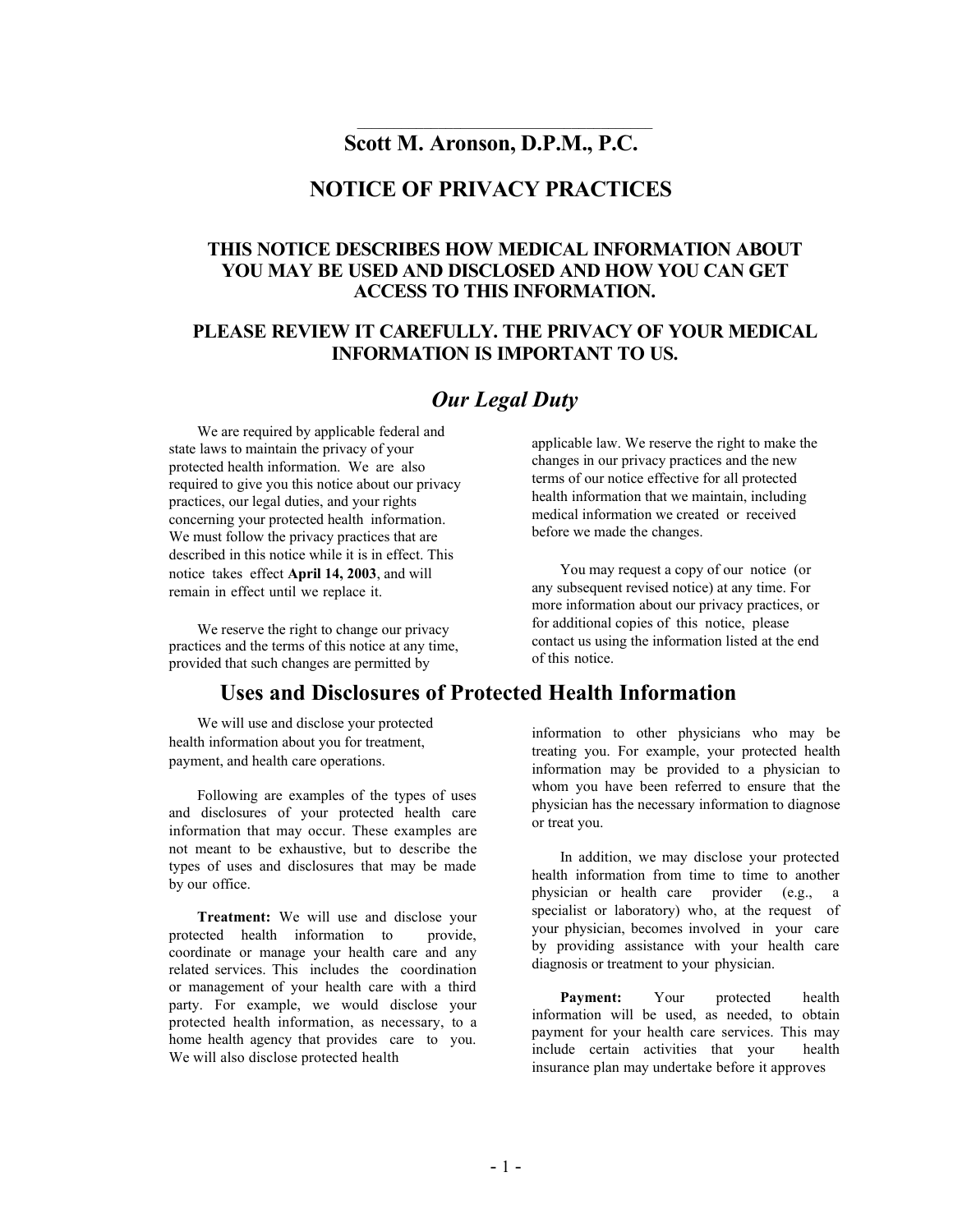or pays for the health care services we recommend for you, such as: making a determination of eligibility or coverage for insurance benefits, reviewing services provided to you for protected health necessity, and undertaking utilization review activities. For example, obtaining approval for a hospital stay may require that your relevant protected health information be disclosed to the health plan to obtain approval for the hospital admission.

**Health Care Operations:** We may use or disclose, as needed, your protected health information in order to conduct certain business and operational activities. These activities include, but are not limited to, quality assessment activities, employee review activities, training of students, licensing, and conducting or arranging for other business activities.

For example, we may use a sign-in sheet at the registration desk where you will be asked to sign your name. We may also call you by name in the waiting room when your doctor is ready to see you. We may use or disclose your protect ed health information, as necessary, to contact you by telephone or mail to remind you of your appointment.

We will share your protected health information with third party "business associates" that perform various activities (e.g., billing, transcription services) for the practice. Whenever an arrangement between our office and a business associate involves the use or disclosure of your protected health information, we will have a written contract that contains terms that will protect the privacy of your protected health information.

We may use or disclose your protected health information, as necessary, to provide you with information about treatment alternatives or other health-related benefits and services that may be of interest to you. We may also use and disclose your protected health information for other marketing activities. For example, your name and address may be used to send you a newsletter about our practice and the services we offer. We may also send you information about products or services that we believe may be beneficial to you. You may contact us to request that these materials not be sent to you.

**Uses and Disclosures Based On Your Written Authorization:** Other uses and disclosures of your protected health information

will be made only with your authorization, unless otherwise permitted or required by law as described below.

You may give us written authorization to use your protected health information or to disclose it to anyone for any purpose. If you give us an authorization, you may revoke it in writing at any time. Your revocation will not affect any use or disclosures permitted by your authorization while it was in effect. Without your written authorization, we will not disclose your health care information except as described in this notice.

**Others Involved in Your Health Care:** Unless you object, we may disclose to a member of your family, a relative, a close friend or any other person you identify, your protected health information that directly relates to that person's involvement in your health care. If you are unable to agree or object to such a disclosure, we may disclose such information as necessary if we determine that it is in your best interest based on our professional judgment. We may use or disclose protected health information to notify or assist in notifying a family member, personal representative or any other person that is responsible for your care of your location, general condition or death.

**Marketing:** We may use your protected health information to contact you with information about treatment alternatives that may be of interest to you. We may disclose your protected health information to a business associate to assist us in these activities. Unless the information is provided to you by a general newsletter or in person or is for products or services of nominal value, you may opt out of receiving further such information by telling us using the contact information listed at the end of this notice.

**Research; Death; Organ Donation:** We may use or disclose your protected health information for research purposes in limited circumstances. We may disclose the protected health information of a deceased person to a coroner, protected health examiner, funeral director or organ procurement organization for certain pu rposes.

**Public Health and Safety:** We may disclose your protected health information to the extent necessary to avert a serious and imminent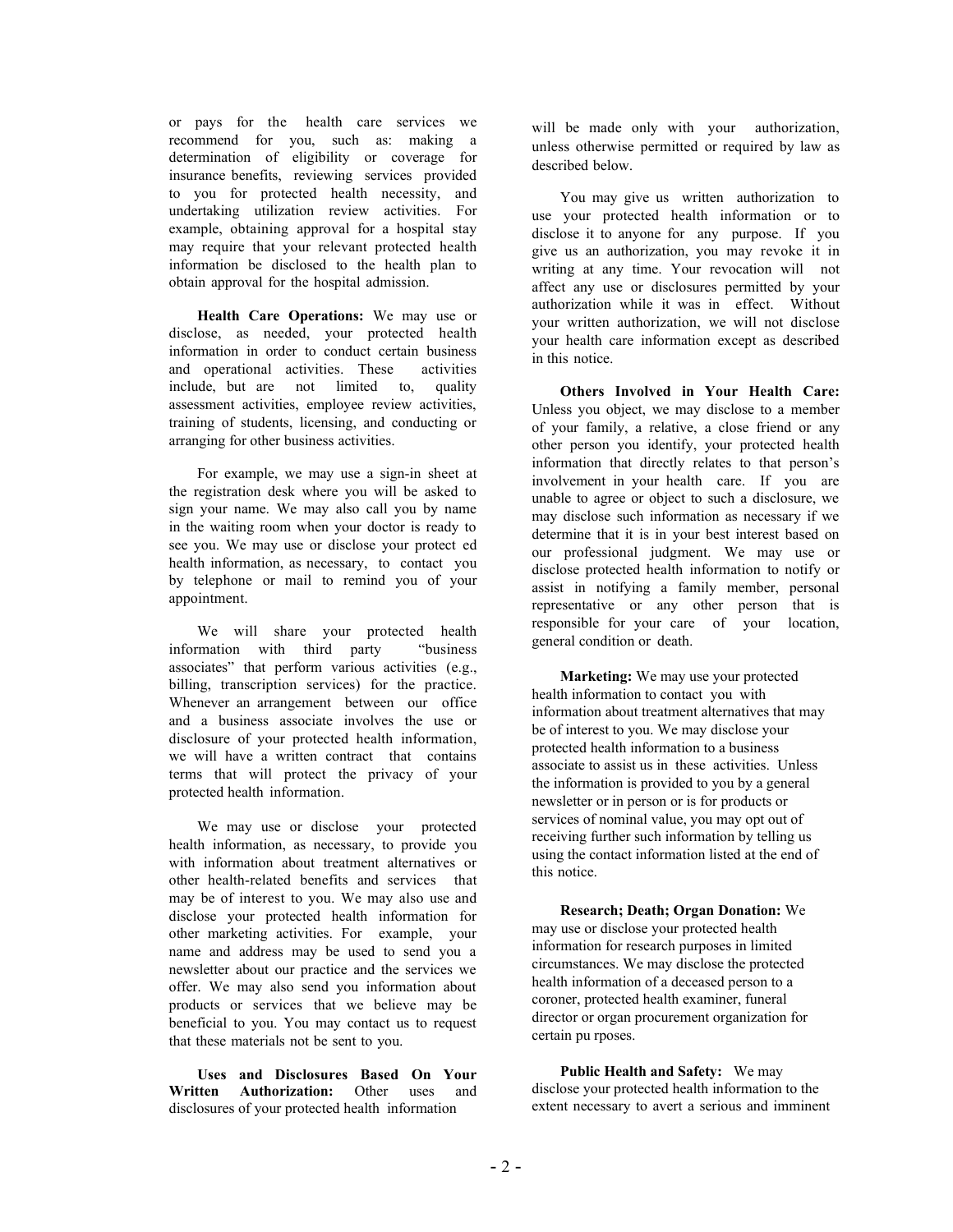threat to your health or safety, or the health or safety of others. We may disclose your protected health information to a government agency authorized to oversee the health care system or government programs or its contractors, and to public health authorities for public health purposes.

**Health Oversight:** We may disclose protected health information to a health oversight agency for activities authorized by law, such as audits, investigations and inspections. Oversight agencies seeking this information include government agencies that oversee the health care system, government benefit programs, other government regulatory programs and civil rights laws.

**Abuse or Neglect:** We may disclose your protected health information to a public health authority that is authorized by law to receive reports of child abuse or neglect. In addition, we may disclose your protected health information if we believe that you have been a victim of abuse, neglect or domestic violence to the governmental entity or agency authorized to receive such information. In this case, the disclosure will be made consistent with the requirements of applicable federal and state laws.

**Food and Drug Administration:** We may disclose your protected health information to a person or company required by the Food and Drug Administration to report adverse events, product defects or problems, biologic product deviations; to track products; to enable product recalls; to make repairs or replacements; or to conduct post marketing surveillance, as required.

**Criminal Activity:** Consistent with applicable federal and state laws, we may disclose your protected health information, if we

**Access:** You have the right to look at or get copies of your protected health information, with limited exceptions. You must make a request in writing to the contact person listed herein to obtain access to your protected health information. You may also request access by sending us a letter to the address at the end of this notice. There may be a reasonable charge

believe that the use or disclosure is necessary to prevent or lessen a serious and imminent threat to the health or safety of a person or the public. We may also disclose protected health information if it is necessary for law enforcement autho rities to identify or apprehend an individual.

**Required by Law:** We may use or disclose your protected health information when we are required to do so by law. For example, we must disclose your protected health information to the U.S. Department of Health and Human Services upon request for purposes of determining whether we are in compliance with federal privacy laws. We may disclose your protected health information when authorized by workers' compensation or similar laws.

**Process and Proceedings:** We may disclose your protected health information in response to a court or administrative order, subpoena, discovery request or other lawful process, under certain circumstances. Under limited circumstances, such as a court order, warrant or grand jury subpoena, we may disclose your protected health information to law enforcement officials.

**Law Enforcement:** We may disclose limited information to a law enforcement official concerning the protected health information of a suspect, fugitive, material witness, crime victim or missing person. We may disclose the protected health information of an inmate or other person in lawful custody to a law enforcement official or correctional institution under certain circumstances. We may disclose protected health information where necessary to assist law enforcement officials to capture an individual who has admitted to participation in a crime or has escaped from lawful custody.

**Patient Rights**

(*as allowed by state law*) for the time to locate and copy your protected health information, and postage if you want the copies mailed to you. If you prefer, we will prepare a summary or an explanation of your protected health information for a fee. Contact us using the information listed at the end of this notice for a full explanation of our fee structure.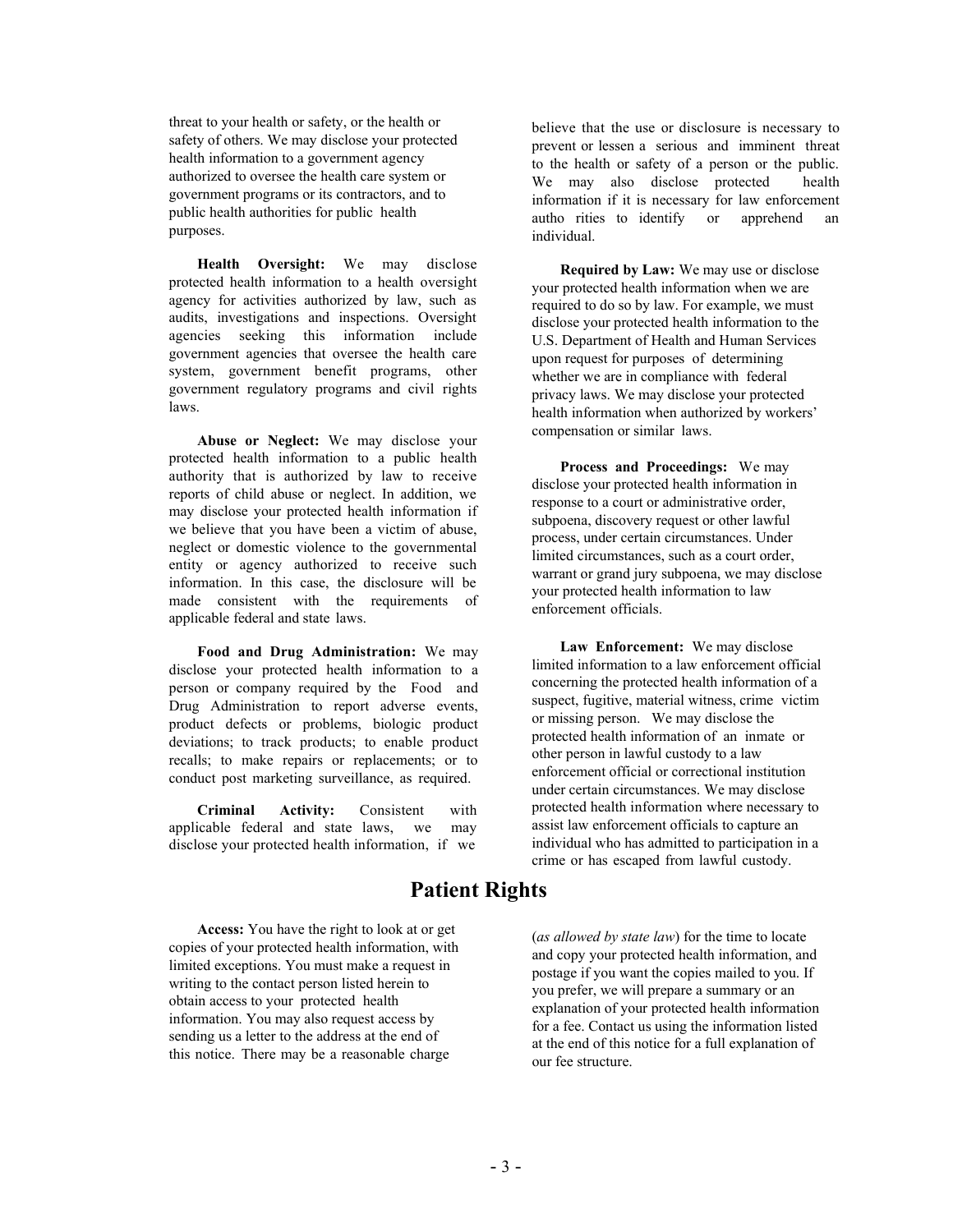**Accounting of Disclosures:** You have the right to receive a list of instances in which we or our business associates disclosed your protected health information for purposes other than treatment, payment, health care operations and certain other activities after April 14, 2003. After April 14, 2009, the accounting will be provided for the past six (6) years. We will provide you with the date on which we made the disclosure, the name of the person or entity to whom we disclosed your protected health information, a description of the protected health information we disclosed, the reason for the disclosure, and certain other information. If you request this list more than once in a 12 -month period, we may charge you a reasonable, cost-based fee for responding to these additional requests. Contact us using the information listed at the end of this notice for a full explanation of our fee structure.

**Restriction Requests:** You have the right to request that we place additional restrictions on our use or disclosure of your protected health information. We are not required to agree to these additional restrictions, but if we do, we will abide by our agreement (except in an emergency). Any agreement we may make to a request for additional restrictions must be in writing signed by a person authorized to make such an agreement on our behalf. We will not be bound unless our agreement is so memorialized in writing.

**Confidential Communication:** You have the right to request that we communicate with you in confidence about your protected health information by alternative means or to an alternative location. You must make your request in writing. We must accommodate your request if it is reasonable, specifies the alternative means or location, and continues to permit us to bill and collect payment from you.

**Amendment:** You have the right to request that we amend your protected health information. Your request must be in writing, and it must explain why the information should be amended. We may deny your request if we did not create the information you want amended or for certain other reasons. If we deny your request, we will provide you a written explanation. You may respond with a statement of disagreement to be appended to the information you wanted amended. If we accept your request to amend the information, we will make reasonable efforts to inform others, including people or entities you name, of the amendment and to include the changes in any future disclosures of that information.

**Electronic Notice:** If you receive this notice on our website or by electronic mail (email), you are entitled to receive this notice in written form. Please contact us using the information listed at the end of this notice to obtain this notice in written form.

#### **Questions and Complaints**

If you want more information about our privacy practices or have questions or concerns, please co ntact us using the information below.

If you believe that we may have violated your privacy rights, or you disagree with a decision we made about access to your protected health information or in response to a request you made, you may complain to us using the contact information below. You also may submit a written complaint to the U.S.

Department of Health and Human Services. We will provide you with the address to file your complaint with the U.S. Department of Health and Human Services upon request.

We support your right to protect the privacy of your protected health information. We will not retaliate in any way if you choose to file a complaint with us or with the U.S. Department of Health and Human Services.

**Name of Contact Person:** *Scott M. Aronson, Owner (Physician)* **Telephone:** (781) 344-1440 **Fax:** (781) 344-1481

**E-mail:** doctor@aronsonfootcare.com

**Address:** 1017 Turnpike Street, Suite 12B, Canton, MA 02021